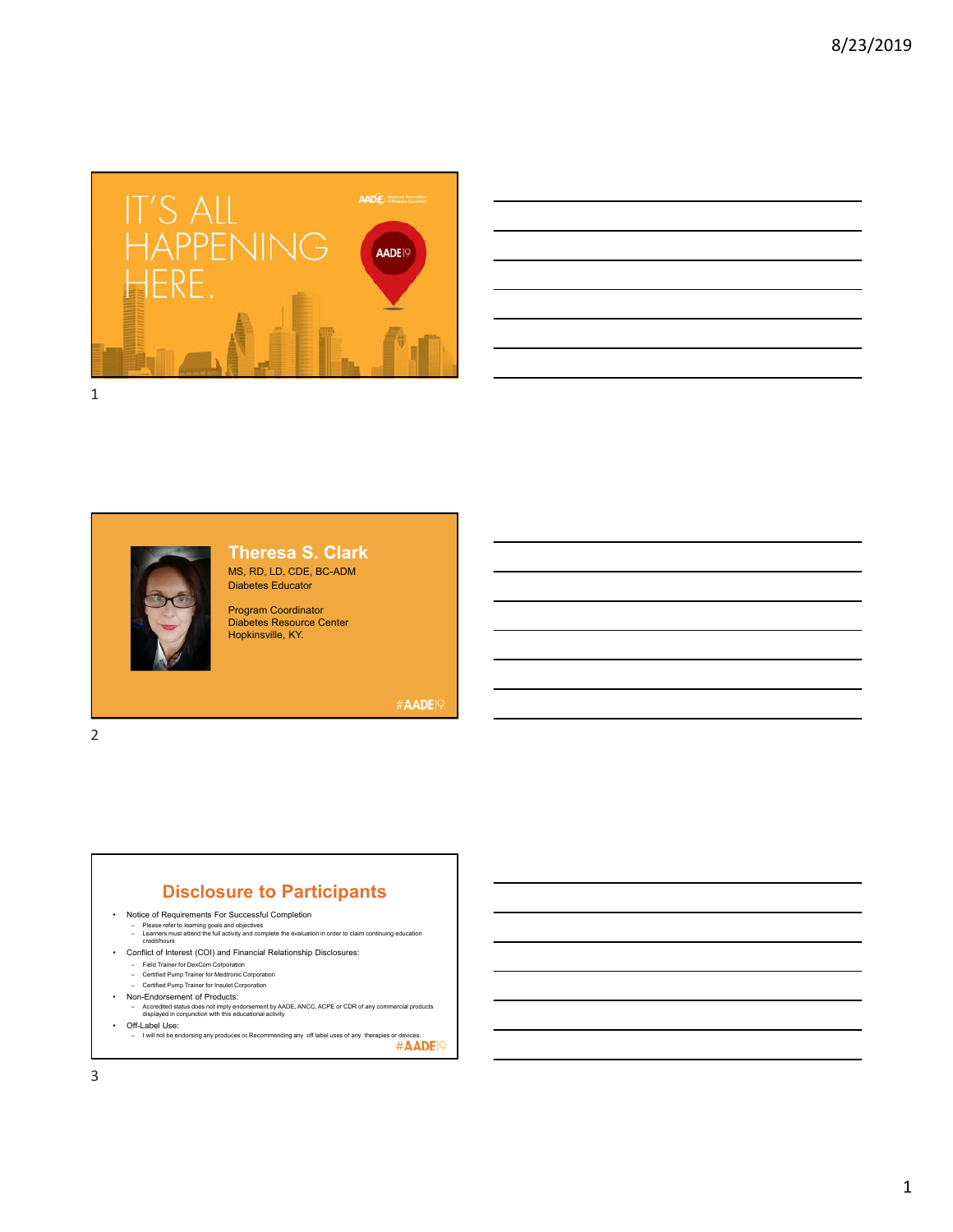# **Learning Objectives**

- Learner will understand the difference between basal and mealtime insulin.
- Learner will understand the time action profile of basal and mealtime insulins.
- Learner will understand how to calculate an insulin carbohydrate ratio and insulin sensitivity factor.
- Learner will understand the guidelines for teach patients to dose insulin. #AADE<sup>19</sup>

4

# **Insulin Boot Camp 101**

Theresa S. Clark MS, RD, LD, CDE, BC-ADM Diabetes Educator

Program Coordinator Diabetes Resource Center Hopkinsville, KY.

**#AADEM** 

5

### **Understanding Insulin Therapies**

- In order to teach patient diabetes self management skills an educator must be fluent in diabetic medications and their action on the body.
- Educators must also understand the time action profile of an insulin in order to effectively teach carbohydrate counting, insulin dosing and the interaction between diet and insulin on BS control.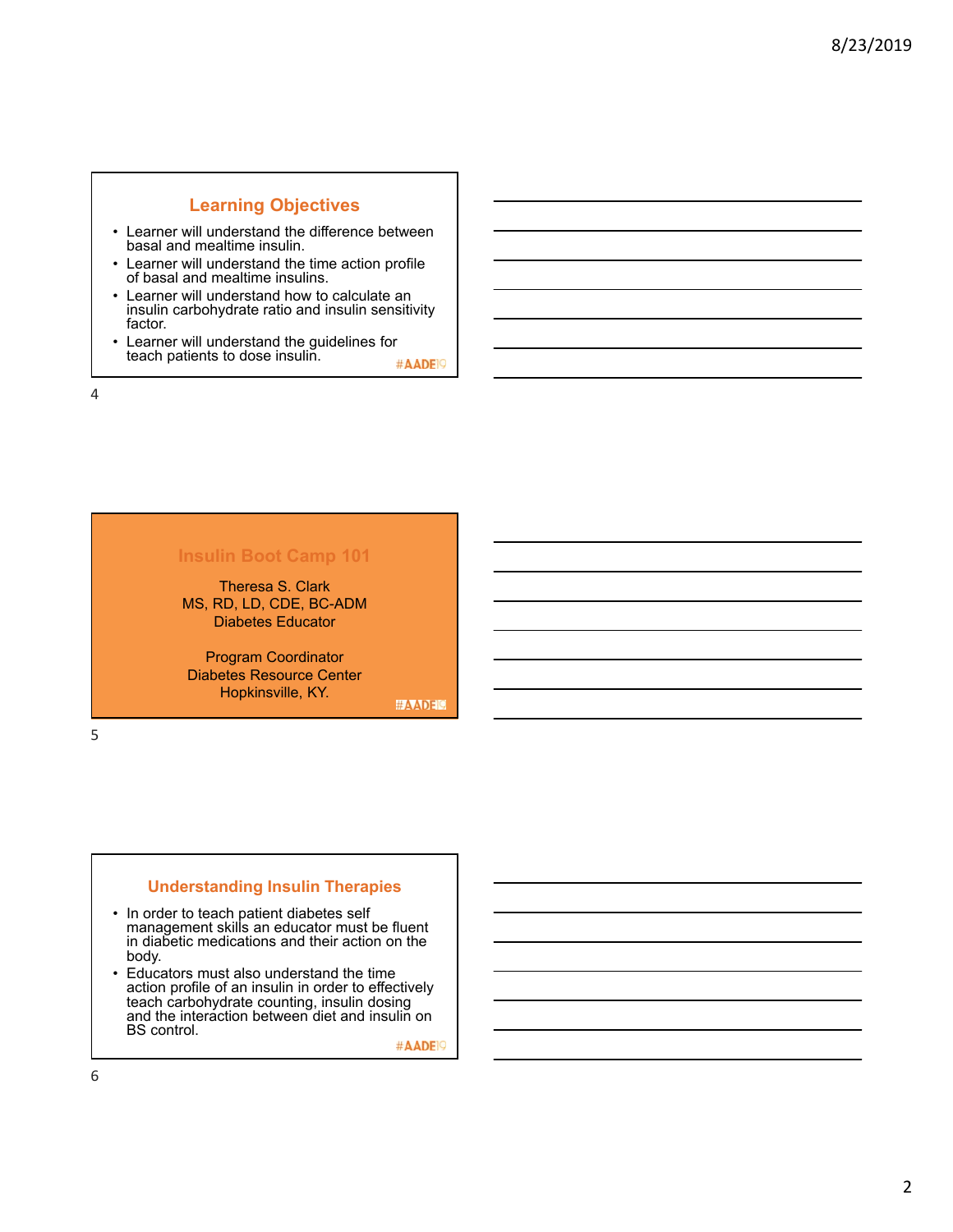# **Billable Services**

- Accredited DSME/T programs can bill DSME code G0108 – for instruction on insulin administration.
- Registered dietitian can bill MNT code 97802 or 97803 – for teach carbohydrate counting and mealtime insulin dosing.

#AADE<sup>19</sup>

7



8

### **Role of Basal Insulin**

- The primary role of basal insulin is to keep blood glucose levels stable during periods of fasting such as; during sleep cycles or between meals.
- While fasting the liver continues to secrete glucose into the bloodstream. Basal insulin keeps these glucose levels under control.

#AADE<sup>19</sup>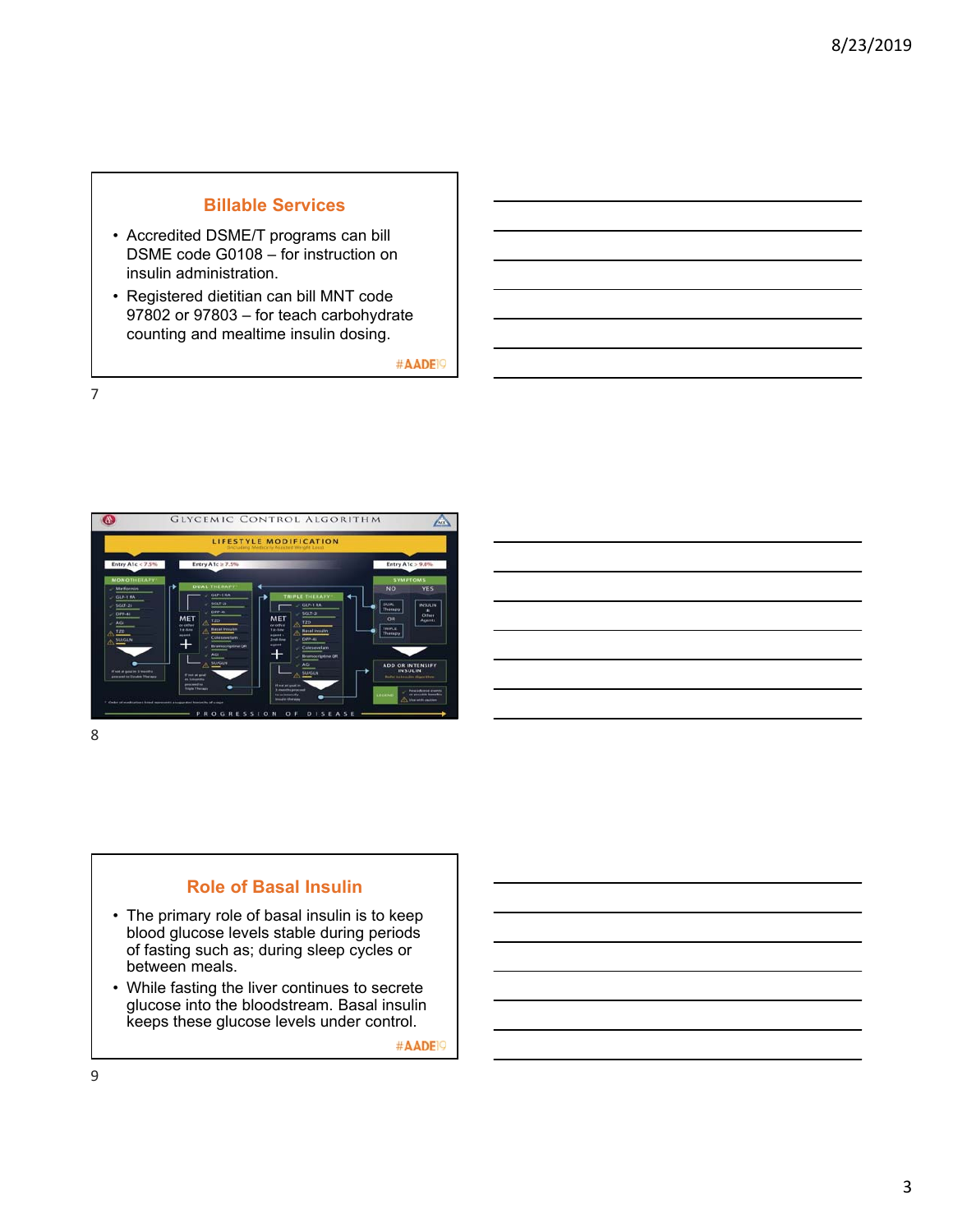# **Basal Insulins**

- Intermediate NPH Neutral Protamine Hagedorn
- Long acting Detemir and Glargine
- Ultra Long Degludec

#AADE<sup>19</sup>

10

### **Intermediate Acting Insulin**

- NPH Neutral Protamine Hagedorn isophane insulin is a crystalline suspension of protamine and zine
- Brand names: Humalin, Novalin and Walmart "Reli-On" Brand

#AADE<sup>19</sup>

11

### **NPH**

- NPH insulin is administered once or twice daily using the  $2/3 - 1/3$  rule
- NPH frequently comes mixed with regular insulin such as; Humalin or Novalin 70/30
- It works hardest in the 4 to 8 hours after injection and the effects start waning after about 12-16 hours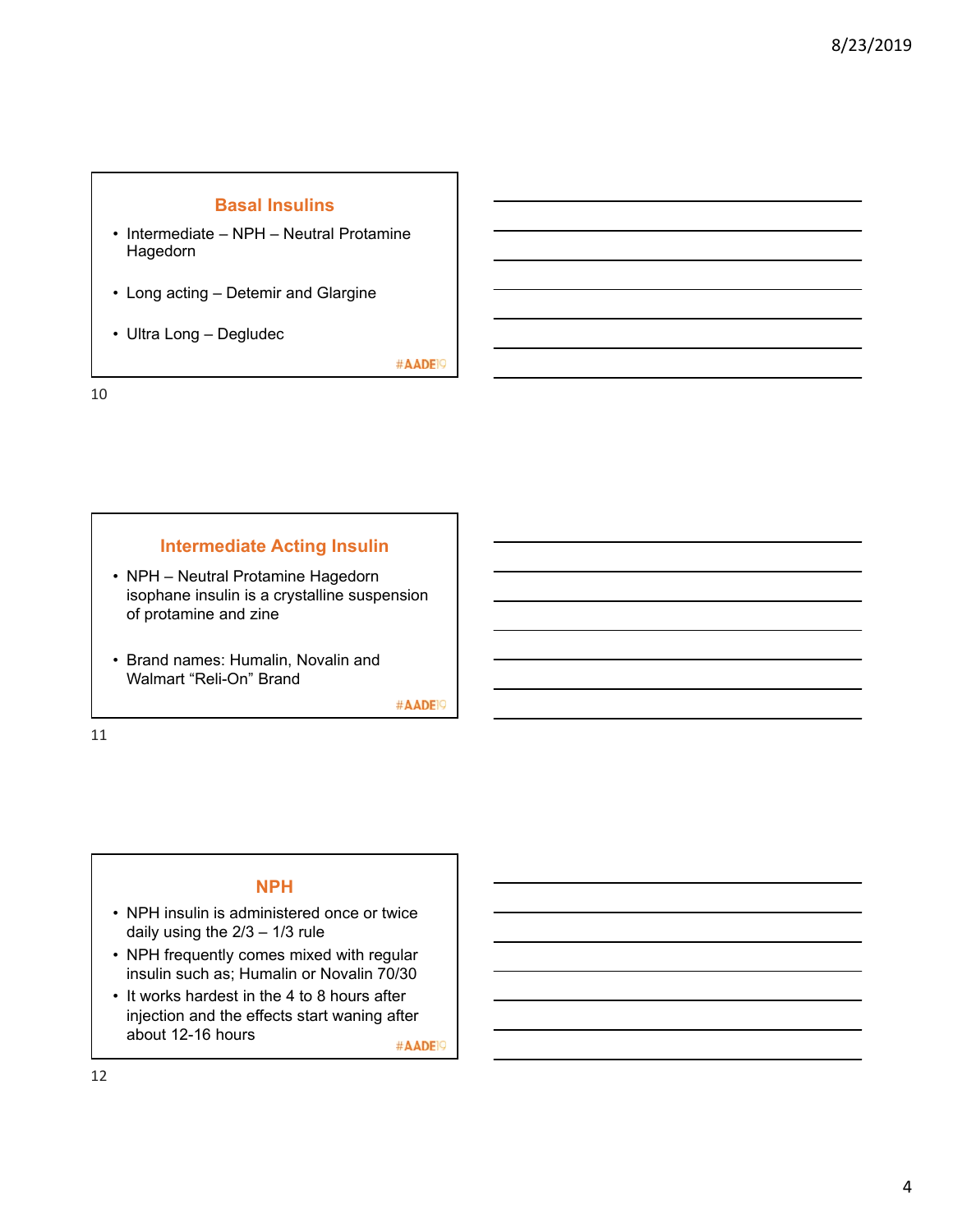# **Long Acting Insulins**

- Detemir brand name:Levemir
- Glargine brand names: Toujeo, Lantus Basaglar

#AADE<sup>19</sup>

13

### **Glargine and Detemir**

- These basal insulin begin working 90 minutes to 4 hours after injection.
- Remains in the bloodstream for 12 18 hours. The length of action is dose dependent.
- They work at a steady rate throughout the day. #AADE<sup>19</sup>

14

### **Glargine U 300**

- This basal insulin begin working 90 minutes to 4 hours after injection.
- Remains in the bloodstream for 20 26 hours. The length of action is dose dependent.
- It works at a steady rate throughout the day. #AADE<sup>19</sup>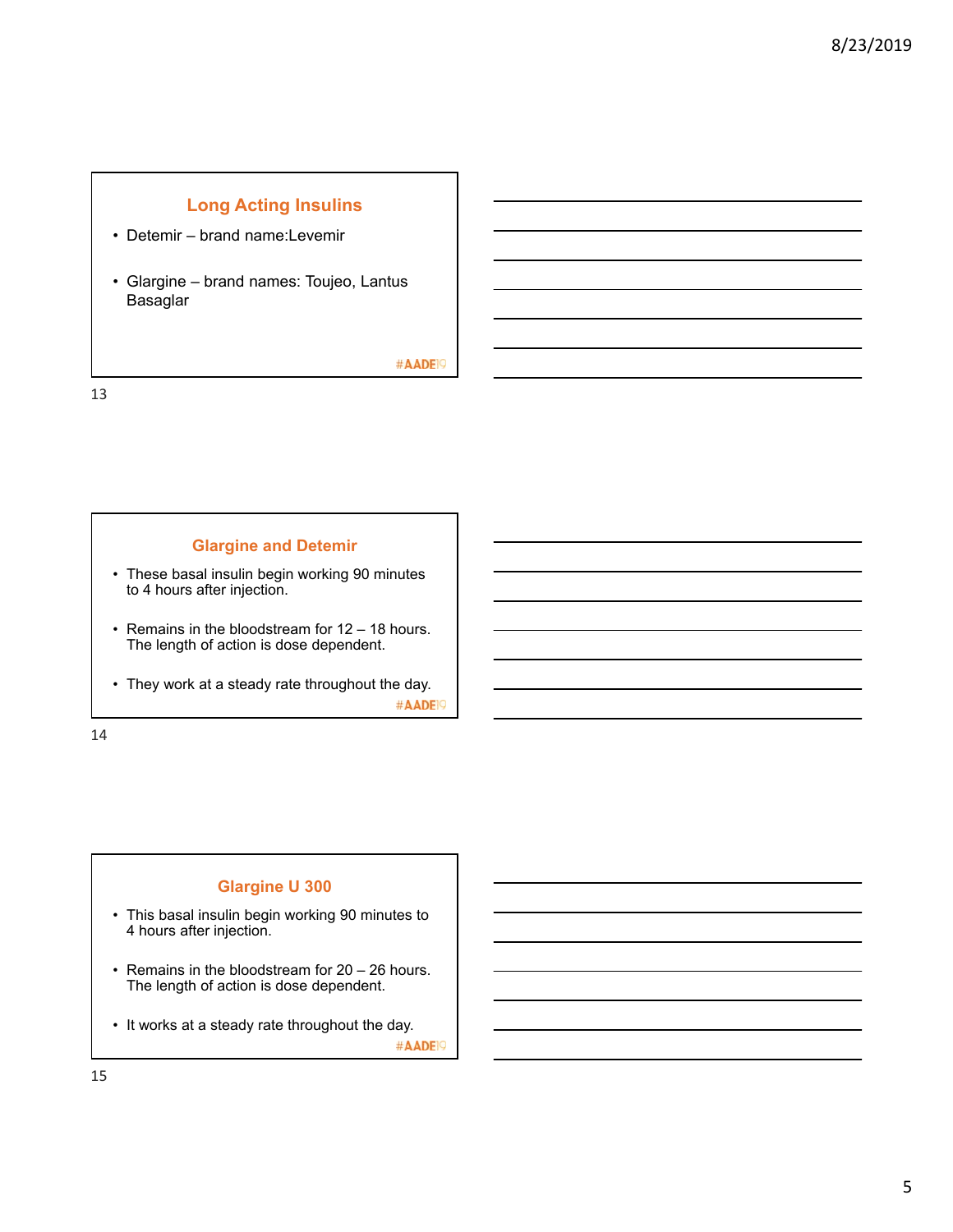

### • Degludec: Brand nameTresiba

#AADE<sup>19</sup>





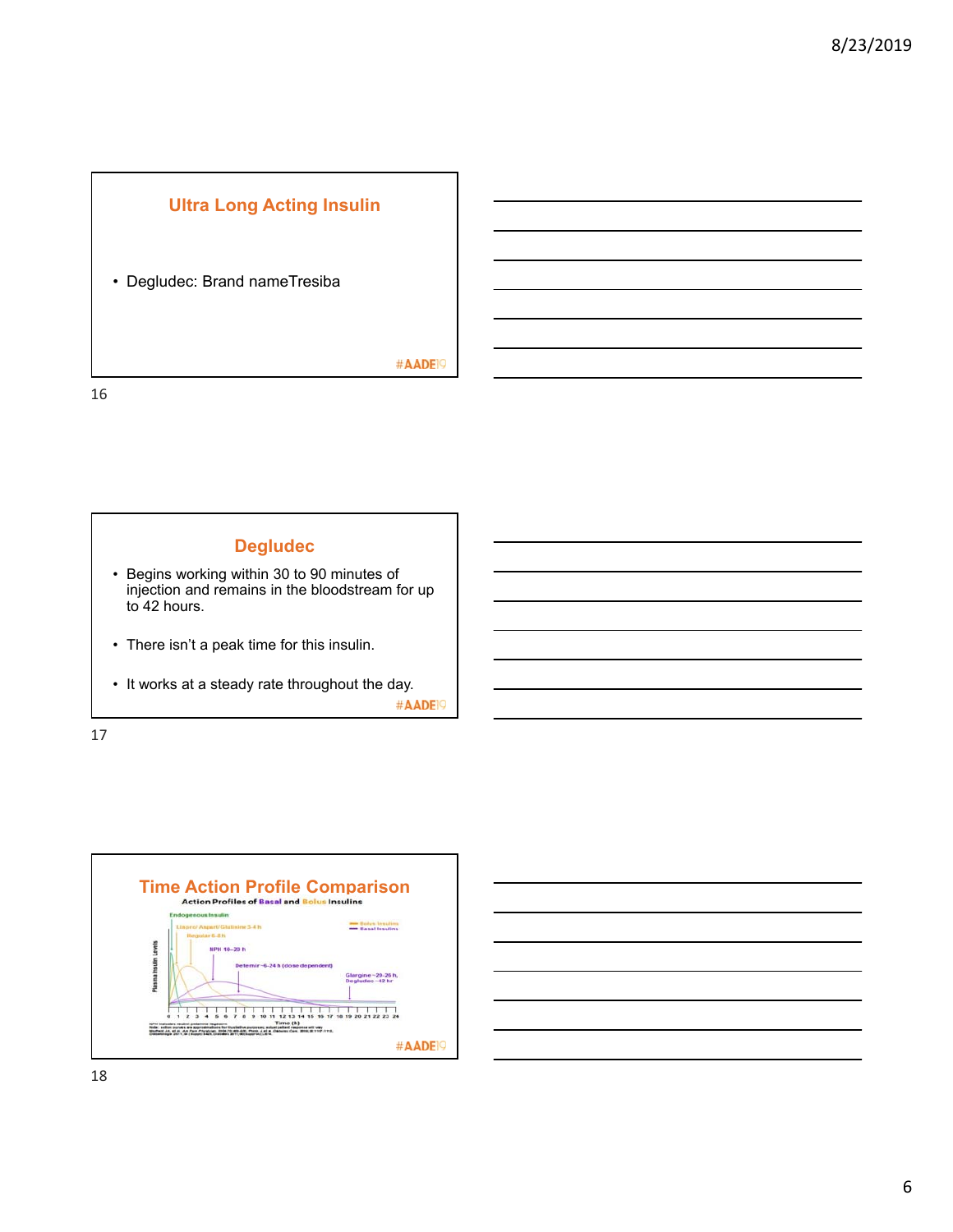



**AACE Guidelines For Calculating an Initial Basal Doses** • A1c <  $8\%$  0.1 – 0.2 U/kg • A1c > 8% 0.2 – 0.3 U/kg #AADE<sup>19</sup> 20

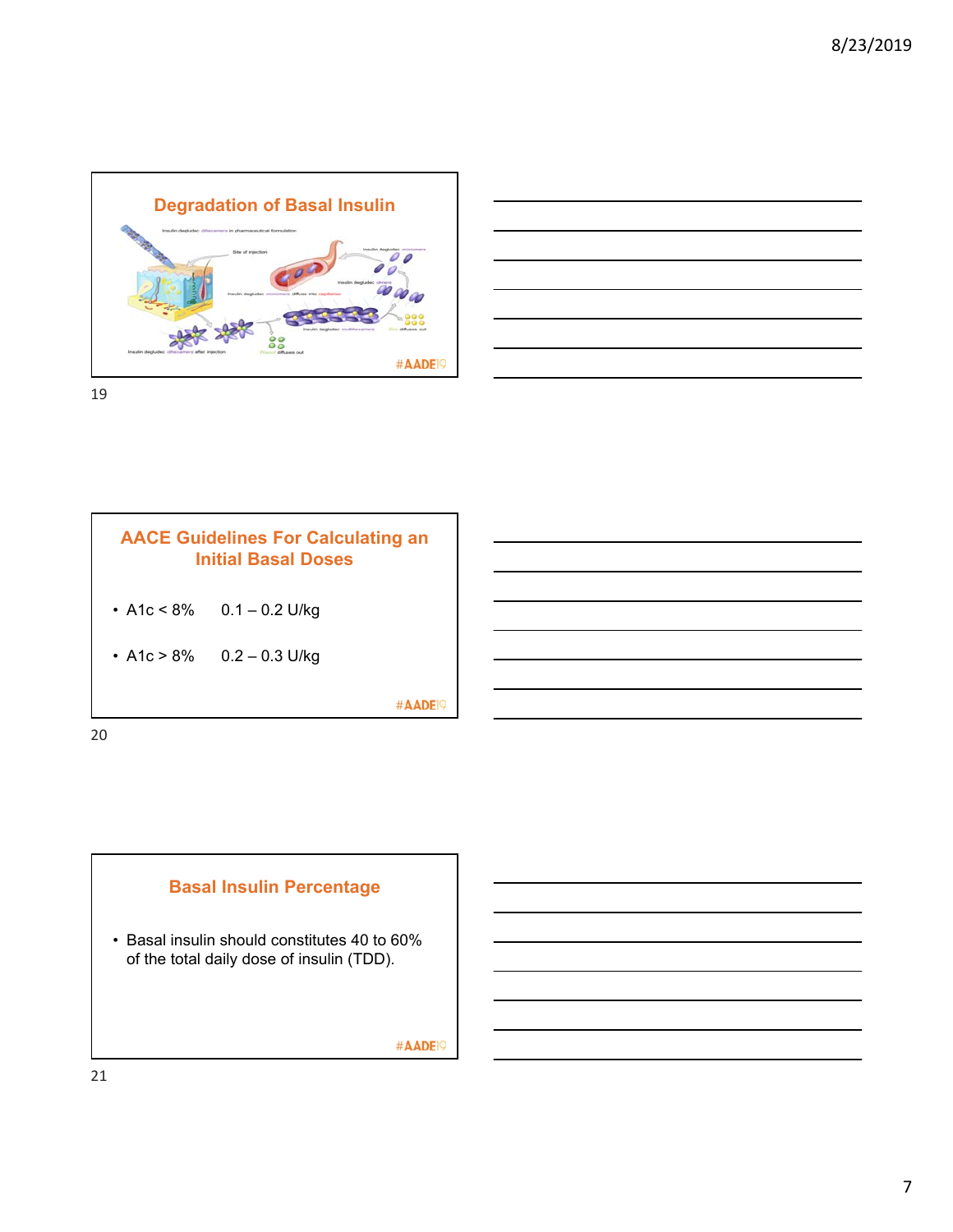# **Injection Basics**

- When teaching patients to dose basal insulin encourage dosing at a consistent time
- Injection site locations abdomen, thigh and arm.
- Rotation injection sites using a M W or clockwise motion.

#AADE<sup>19</sup>

22



#AADE<sup>19</sup>

23

# **Safety Basics**

- Teach BS targets and a BS testing scheduled
- Teach signs and symptoms of hypoglycemia such as; shaking, sweating, anxiety, hunger and dizziness
- Teach treatment of hypoglycemia using the "The 15 – 15 Rule" and instruct patient to carry glucose source with them at all times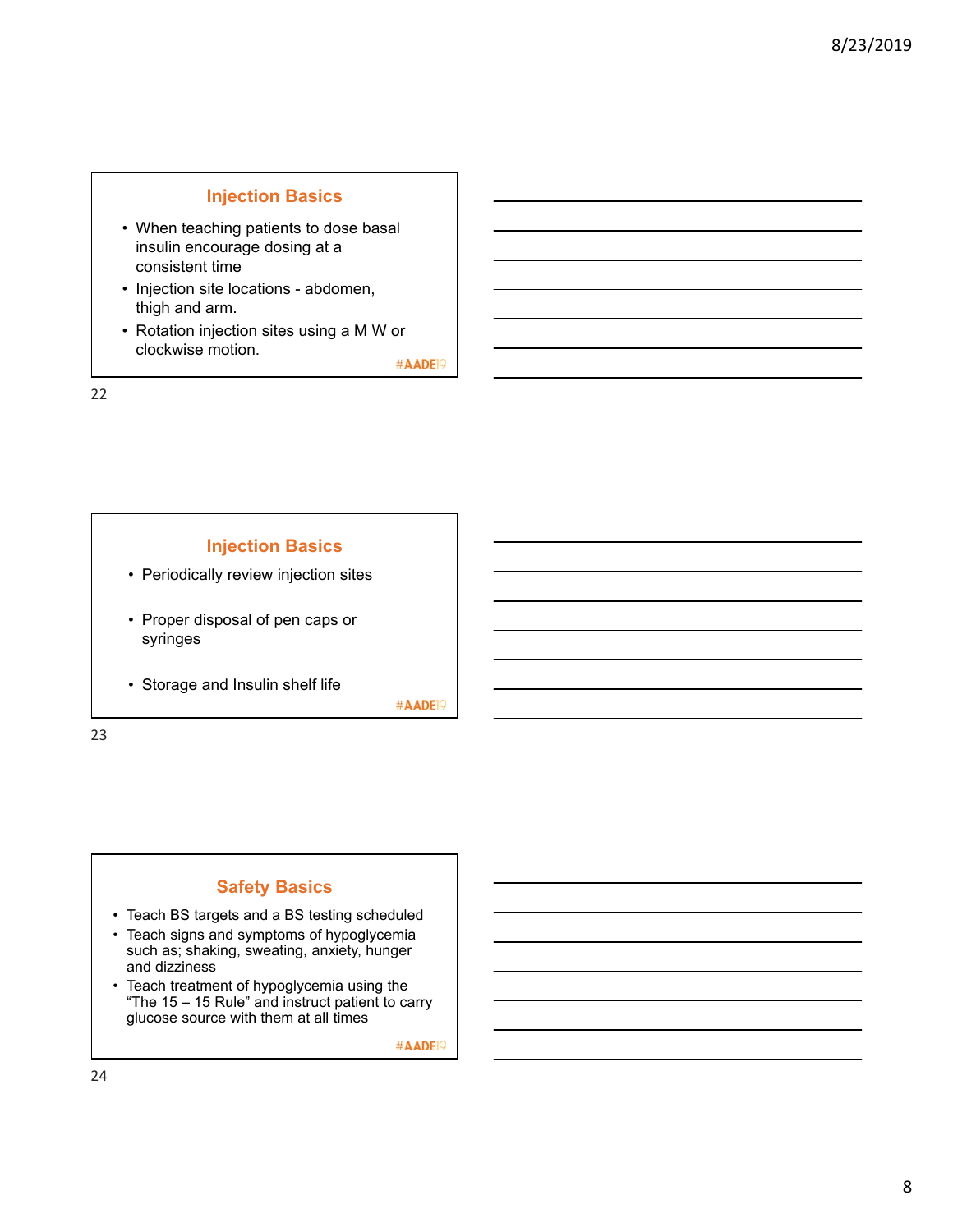# **Blood Glucose Targets**

- A FBS goal of 90 to 130 is generally considered to be an acceptable initial target for non-pregnant DMT2
- BS targets may vary depending upon patient age
- Patient with a history of heart disease or stroke may need a more liberal target of 140 or 150

#AADE<sup>19</sup>

25

# **Basal Dosing**

- If FBS target is not met a patient may be instructed to begin increasing the dose per HCP or AACE guidelines
- Remember FBS targets may vary depending on the starting BS levels

#AADE<sup>19</sup>

26

#### **Dosing Adjustment For Basal insulin**  • FBS is the plumb line for basal insulin adjustments • Increase dose every 2-3 days or a using Tuesday-Thursday schedule until BS target is reached  $\cdot$  FBS  $>$  180 add 4 units • FBS 140 – 180 add 2 units • FBS 110 – 139 add 1 units

- 
- FBS < 70 reduce 10 20%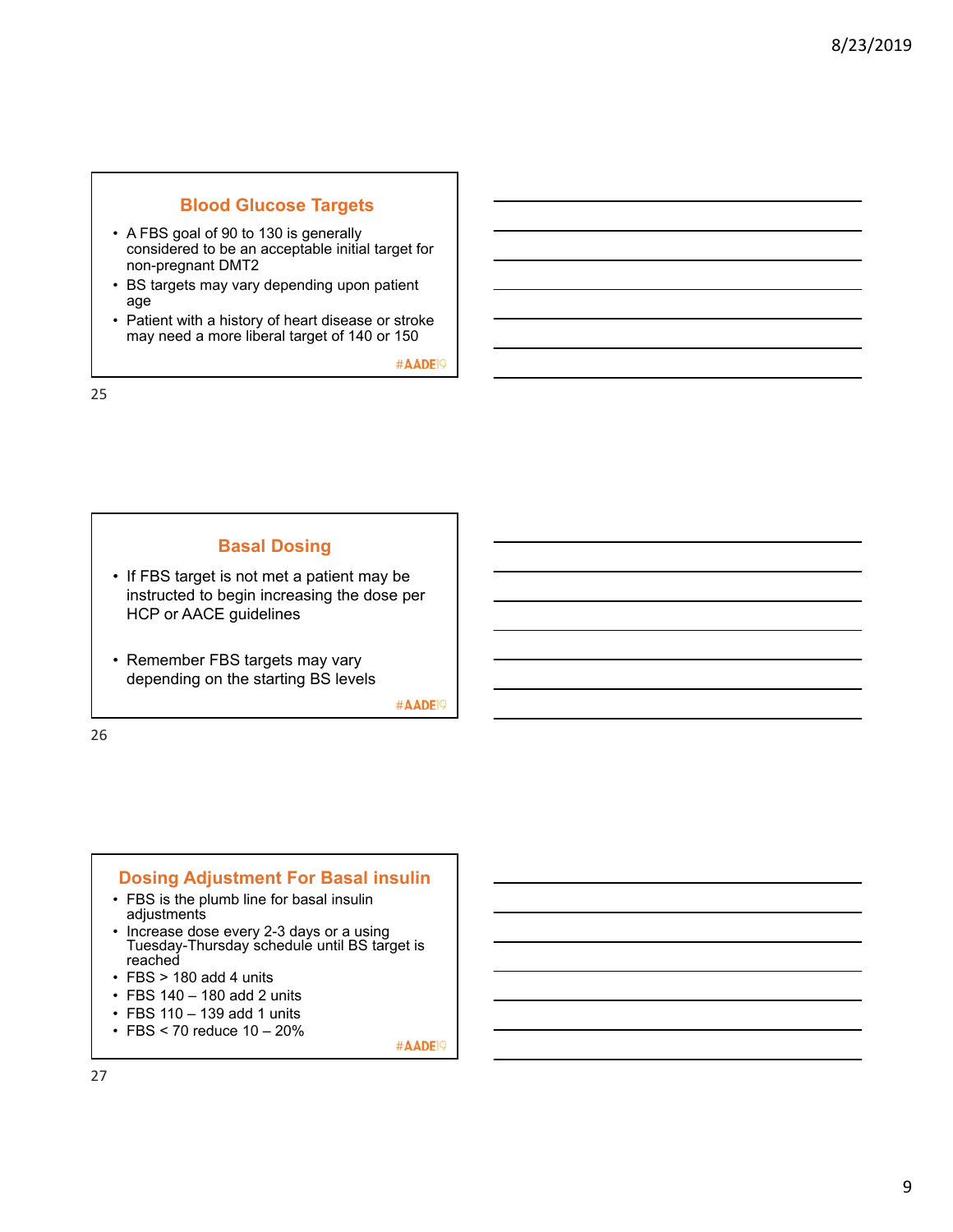



### **Transitioning to Mealtime Insulin**

- Basal insulin corrects FBS but may have little effect on post meal BS
- When A1c levels are between 7.5 8.5% post meal BS are involved
- When control is not obtained with oral medications or a GLP-1 receptor agonist mealtime insulin may need to be considered #AADE<sup>19</sup>

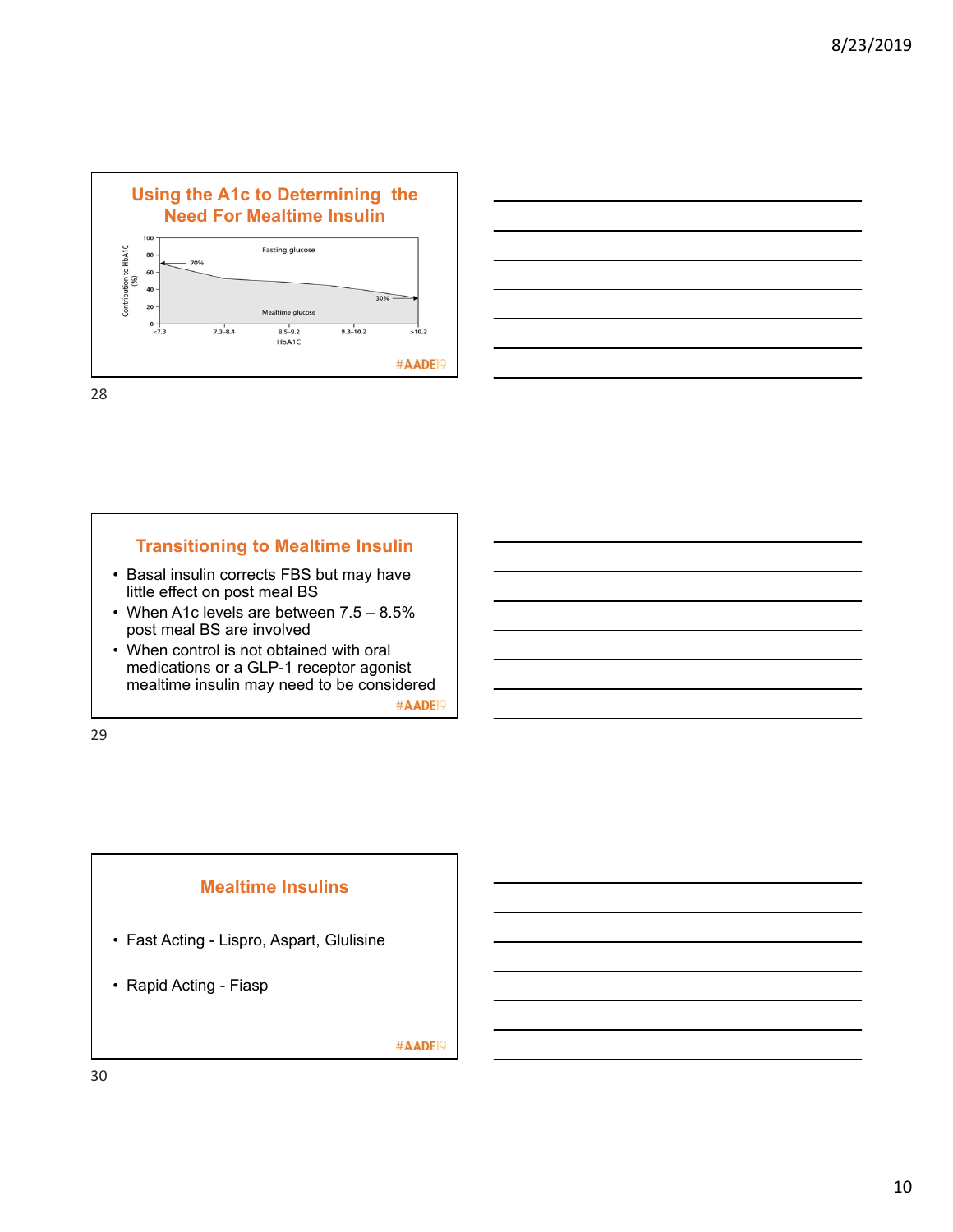# **Mealtime Insulin Dose Methods**

- Sliding Scale or pre-meal BS correction
- Fix Dose
- Fix Dose + Sliding Scale combination
- Dosing using CHO Counting

#AADE<sup>19</sup>

31

# **Sliding Scale**

- Temporary system used to teach when time is limited – discharge from hospital or newly diagnosed
- Based upon a predetermined Insulin Sensitivity Factor
- Usually HCP will use a "Low-Moderate-Intense" **Chart**

#AADE<sup>19</sup>

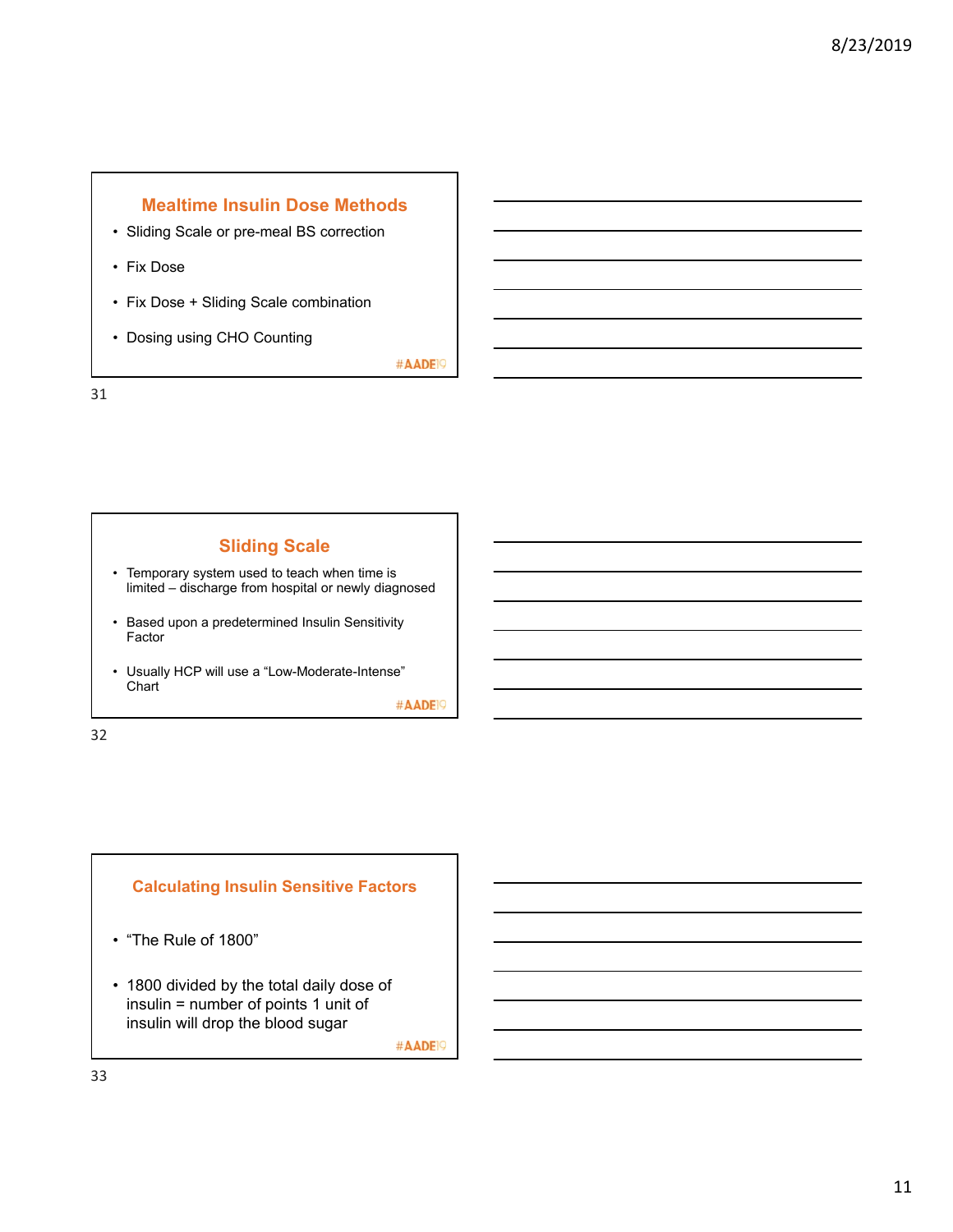### **Fix Doses**

- Safer for patients with poor math literacy skills or patients with low motivation
- Start by calculating a meal pattern to match the dose determined by the HCP
- Teach patient to count CHO servings

#AADE<sup>19</sup>

34

### **Meal Pattern**

- Pre determine the meal pattern based on the dose ordered by the HCP
- Teach to patient to count CHO servings and the minimum-maximum number of servings per meal
- Teach patient how to reduce dose for smaller meals

#AADE<sup>19</sup>

35

# **Carbohydrate Counting by Servings**

- Three basic carbohydrate containing groups:
- Bread, cereal, rice, pasta, and starchy vegetables – serving size is 1 slice or 1/3 cup -  $\frac{1}{2}$  cup
- Fruits serving size is  $\frac{1}{2}$  cup for canned fruit and 1 cup for fresh
- Milk/yogurt serving size is 1cup and 6 oz. respectively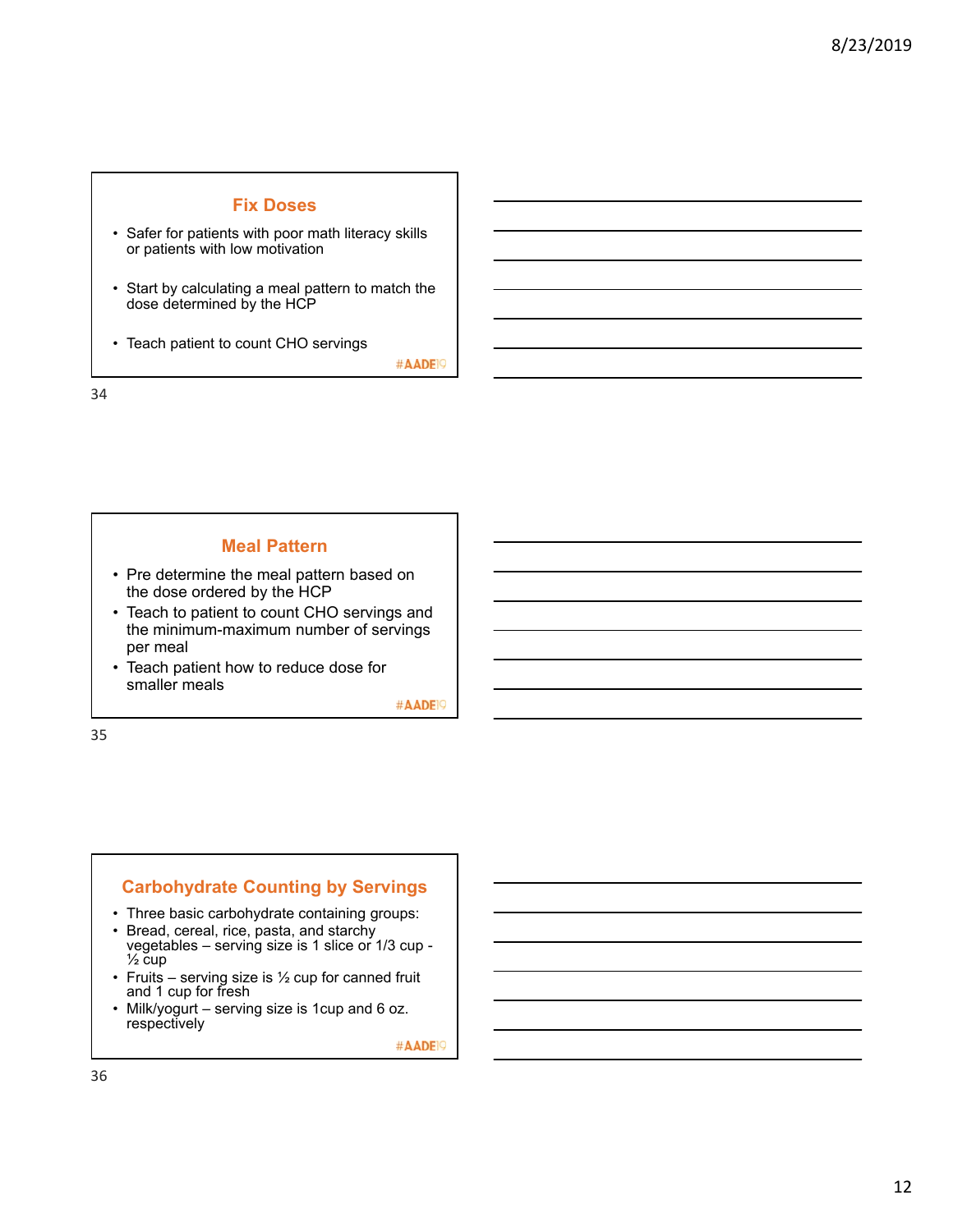### **Measure Carbohydrate Servings**

• Advise patients to measure foods from the CHO containing food groups using measuring cups

#AADE<sup>19</sup>

37

### **Fix Dose + Sliding Scale**

- Patient is instructed by HCP to take a set dose of insulin and add units insulin BS above target based upon the sliding scale provided
- Patient must count CHO servings and follow a meal pattern
- Patient must be taught make adjustments for normal pre meal BS or smaller meals

#AADE<sup>19</sup>

38

# **Assess Patient's Math Literacy**

- Ask the patient if they are good with math?
- Can they do simple math problems?
- Can they make change for a dollar?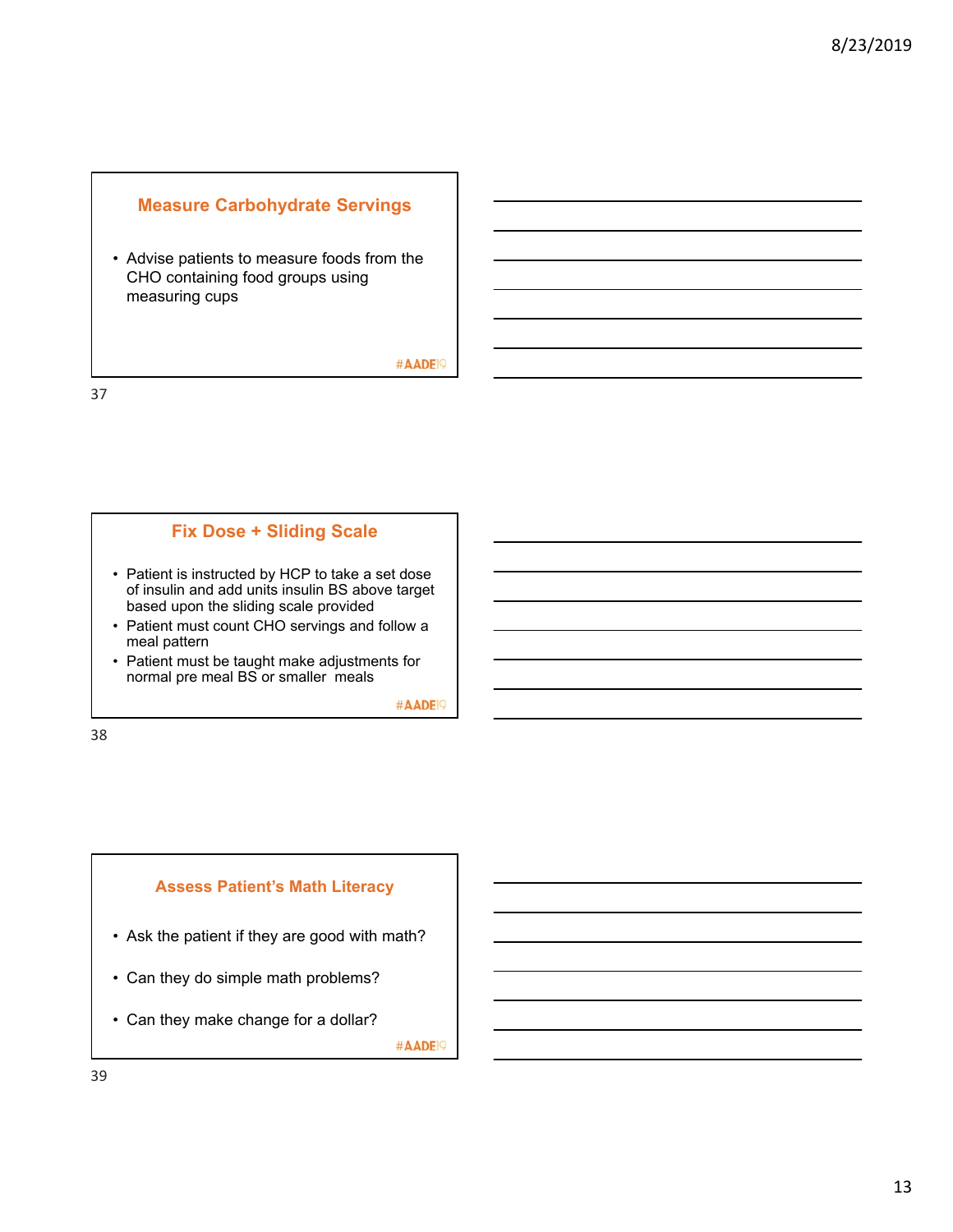



**Carbohydrate Counting Method**  • Dosing mealtime insulin based upon the patients Insulin Carbohydrate Factor #AADE<sup>19</sup> 41

# **Calculating an Insulin Carbohydrate Ratio**

- "500 Rule"
- 500 divided by the Total daily dose of insulin I.e. 500/50 = 10
- 1 unit of insulin for every 10 grams of CHO

#AADE<sup>19</sup>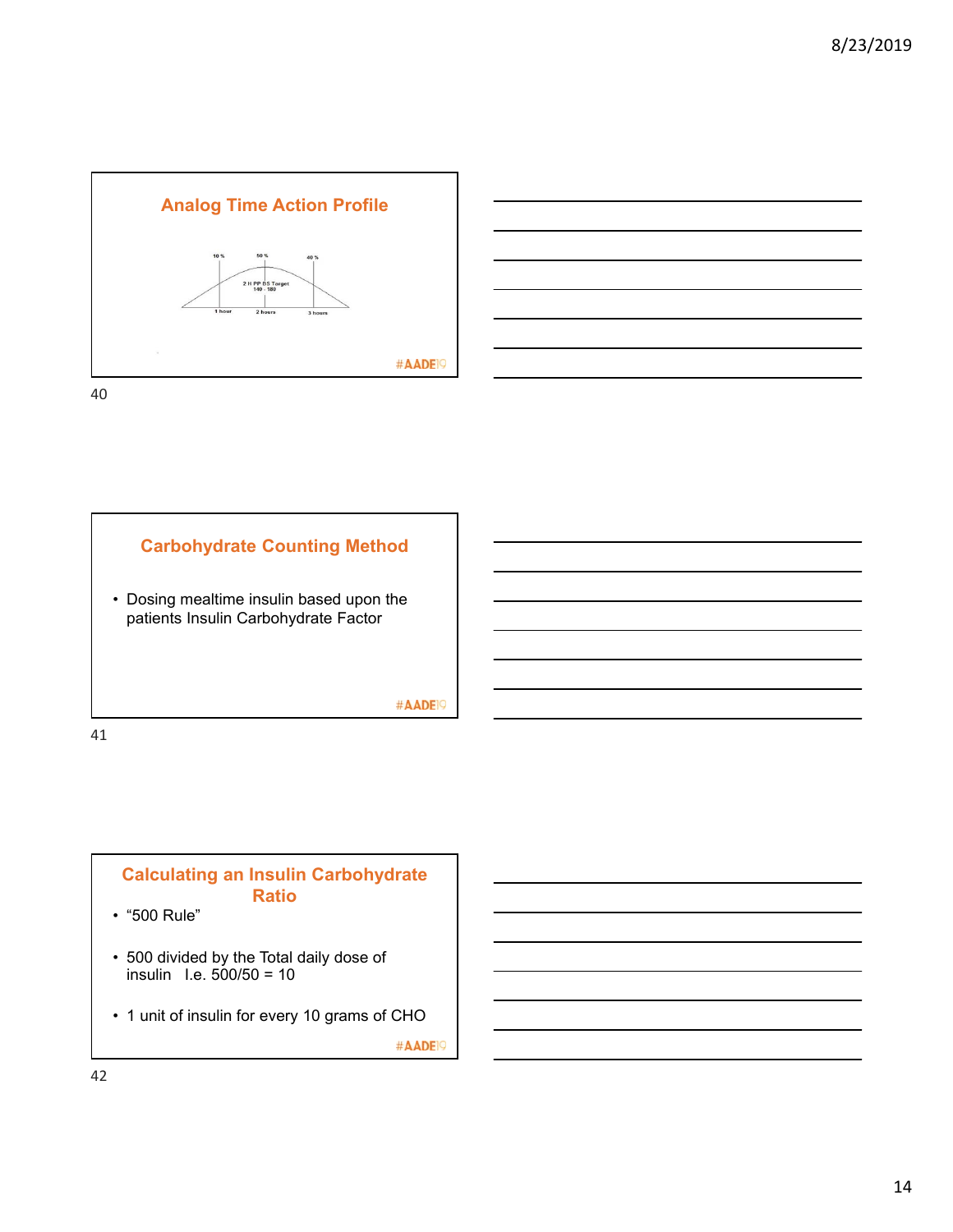### **Using Insulin Carbohydrate Ratio**

- Calculating a mealtime insulin dose based on grams of CHO is an advanced skill
- Not all patients have math literacy skills and will be able to grasp this concept
- A patient needs to be able to total the number of CHO grams being consumed and divide it by a ICR of 5, 10, or 15

#AADE<sup>19</sup>

43

### **Blood Glucose Correction Formula**

• BS – BS target divided by the Insulin Sensitivity Factor = the number of units needed to correct pre meal blood sugar to target BS

#AADE<sup>19</sup>





45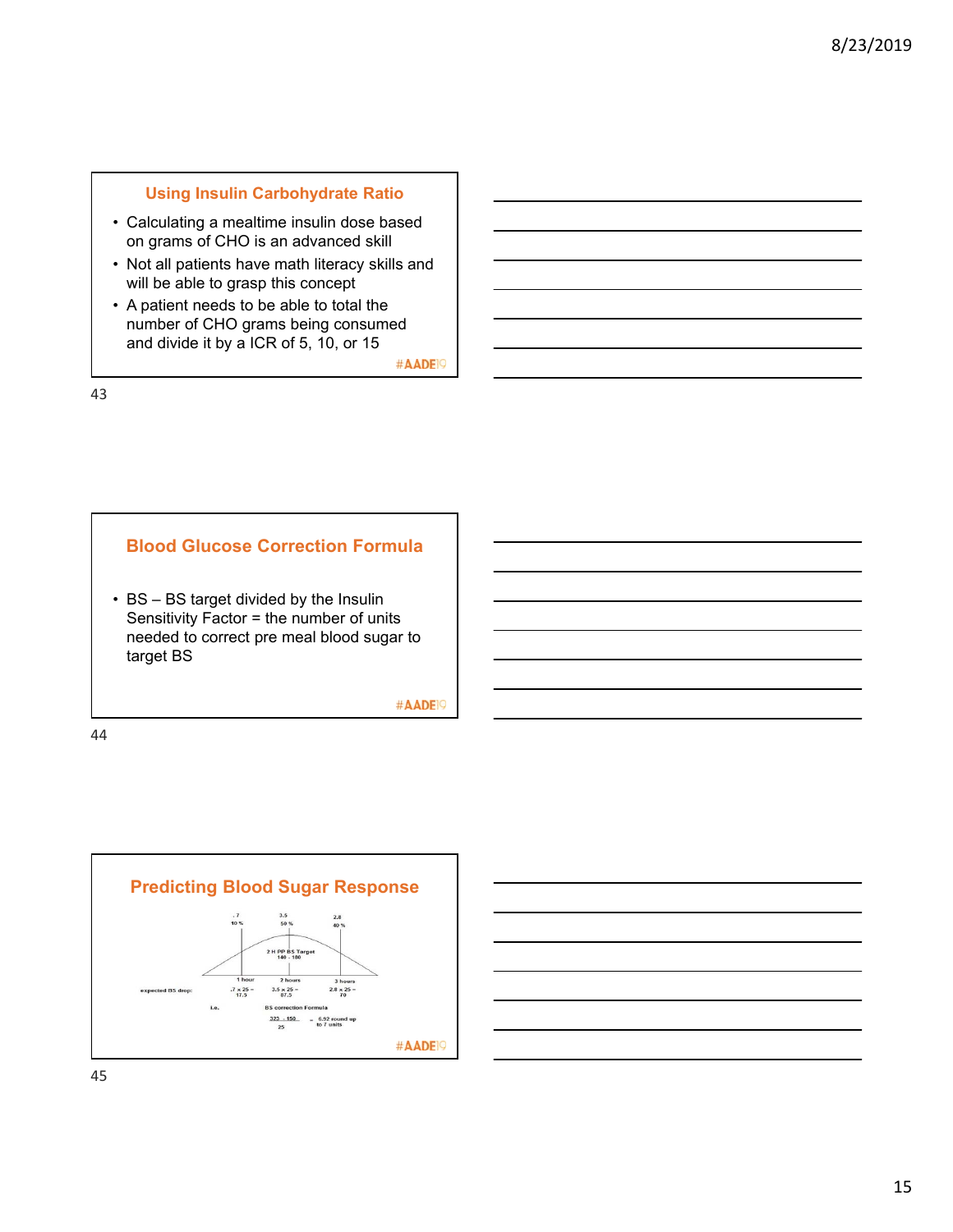# **Effective Mealtime Dosing**

• The most effective method of dosing mealtime insulin uses a combination of CHO counting and pre meal BS correction

#AADE<sup>19</sup>

46



47